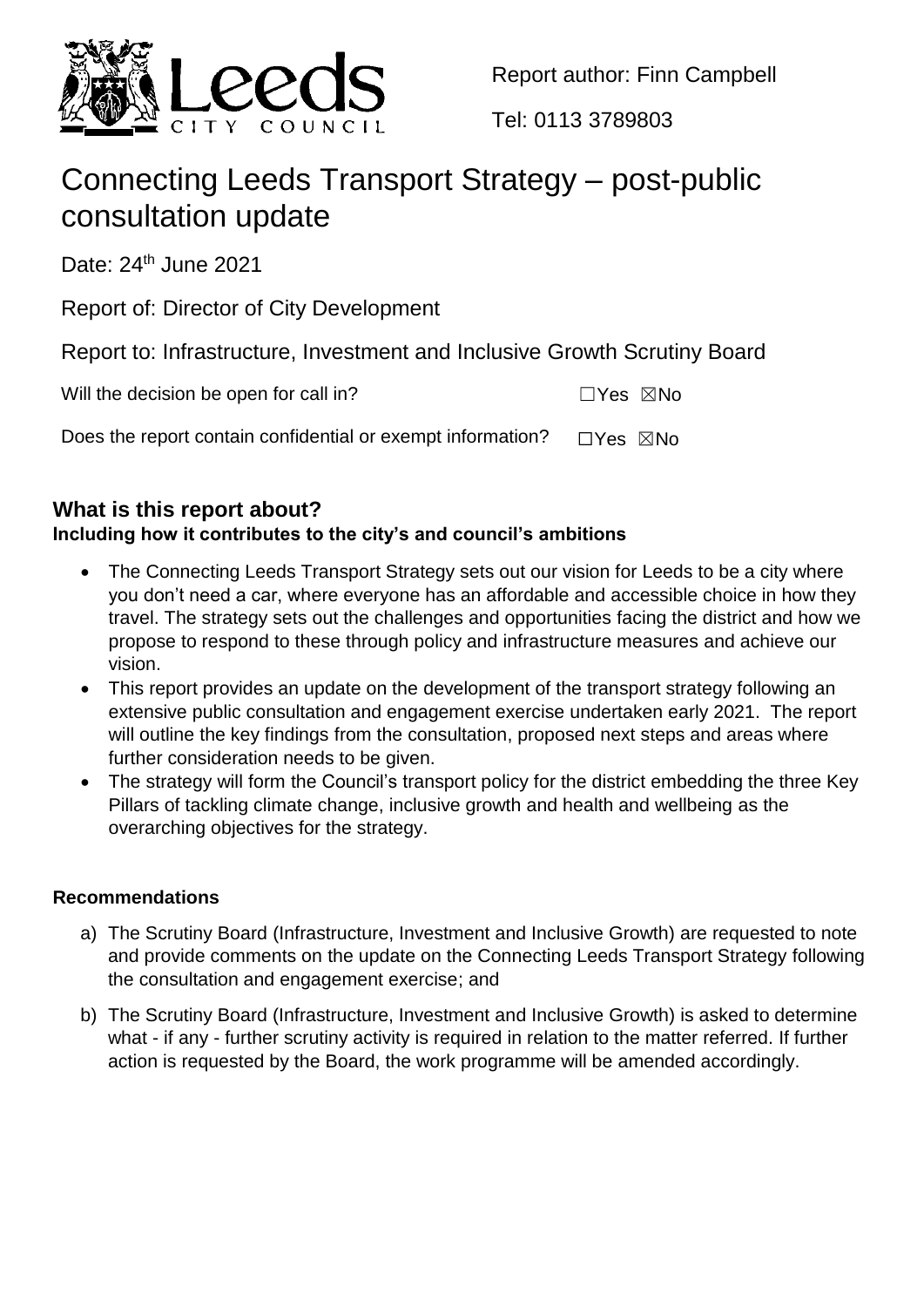## **Why is the proposal being put forward?**

1 This report provides an update on the Connecting Leeds Transport Strategy following an extensive public consultation and engagement exercise undertaken in early 2021. The report also outlines the programme of ongoing work to finalise the strategy and the development of an action plan.

## Consultation Feedback

## **Commonplace**

- 2 The Commonplace site launched on 18/12/20 and was open until 11/04/21, over this time the site had 19,072 visitors; 4,634 contributions from 1,739 respondents. 769 respondents have subscribed to be kept updated.
- 3 There is ongoing work analysing the consultation feedback however an initial report has been appended to this report with a summary provided below.
- 4 The feedback received identified that sentiment towards the strategy was largely positive (68%), 12% neutral and 20% either negative or mostly negative as summarised in Figure 1 below.



Figure 1 – Overall sentiment toward the Transport Strategy

- 5 The initial results indicated a high agreement amongst respondents (70%) with the objectives of the strategy with other responses of 9% neutral and 20% disagreed or strongly disagreed. A similar result was recorded for the targets, which 71% considered to be very ambitious or ambitious. The breakdown of other responses included neither ambitious nor unambitious (14%), unambitious (7%), very unambitious (4%) and don't know (3%).
- 6 Further analysis has been undertaken to identify why respondents have disagreed or strongly disagreed with the objectives and or found the targets to be unambitious or very un-ambitious. The following top themes have emerged:
	- Economy (12) responses include "Preserve the economic wellbeing of the city. Avoid a city centre ghost town", "Economic growth rather than taxing every car related activity" and "Need to focus on Leeds as a place for business and growth rather than wish washy climate and inclusivity goals".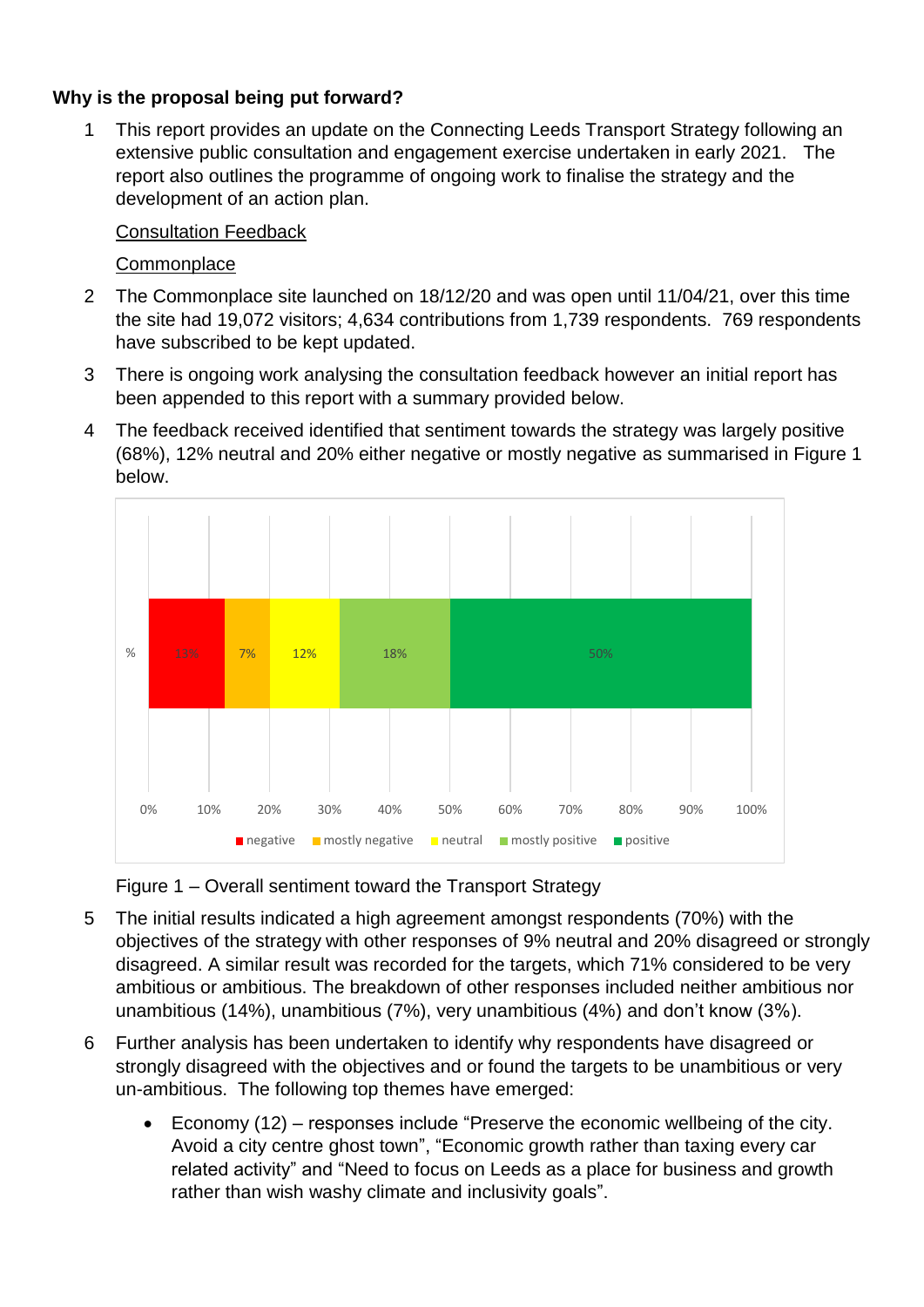- Personal Choice (16) responses include "Allow everyone free access to the city even if they choose to use a car", "Individual choice on how people wish to travel" and "Not put barriers up or regulations or rules or charges to penalise people making their own transport choice".
- Disability (15) responses include "Absolute equality for the disabled", "There still needs a place for those that have mobility issues to be able to drive in city centre" and "Disabled people must be put at the heart of any changes."
- 7 The survey asked respondents to prioritise the six big moves of the strategy. A ranked voting analysis identified the following priority for the big moves:
	- 1- Enhance public transport,
	- 2- Creating healthier streets, spaces and communities,
	- 3- Deliver mass transit,
	- 4- De-carbonising transport,
	- 5- Transform the city centre; and
	- 6- New mobility solutions.
- 8 Respondents strongly agreed (mean score of 81 out of 100) that more needed to be done to reduce Carbon Emissions from transport however only 58% of respondents were willing to change to a lower carbon mode, other responses to this question include: neither likely or unlikely (15%), quite unlikely (6%), very unlikely (11%), Don't know (1%) and not applicable (8%). Of the respondents who were unlikely or quite unlikely to change, 44 stated they would continue to drive and 28 stated nothing would encourage them to travel differently.
- 9 Respondents were asked what we, Leeds City Council, can do to help you change how you travel, the top result was provision of reasonably priced transport followed by better integration of bus and rail.

## **Webinars**

- 10 In lieu of the inability to host face to face events a series of webinars were held which covered the six big moves alongside initial and closing sessions. The sessions brought together LCC Members, Officers and other key stakeholders including the West Yorkshire Combined Authority, Leeds Transport Advisory Panel, academia, industry and operators. The session included a 30 minute question and answers slot for stakeholders to participate in the discussions.
- 11 The sessions were well attended and have now be re-watched on YouTube over 2,500 times.

## Community Committees

- 12 During the engagement the strategy was brought before all ten Community Committees throughout February and March 2021. A range of themes emerged during the committee which include but not limited too:
	- The public transport network notably the bus network including timetables, cost, operation and routes.
	- Disability and inclusivity of the transport network –ensuring everyone can access services and that future schemes are right for everyone.
	- Electric vehicle infrastructure ensuring there is adequate provision of charging facilities to encourage the uptake of electric vehicles.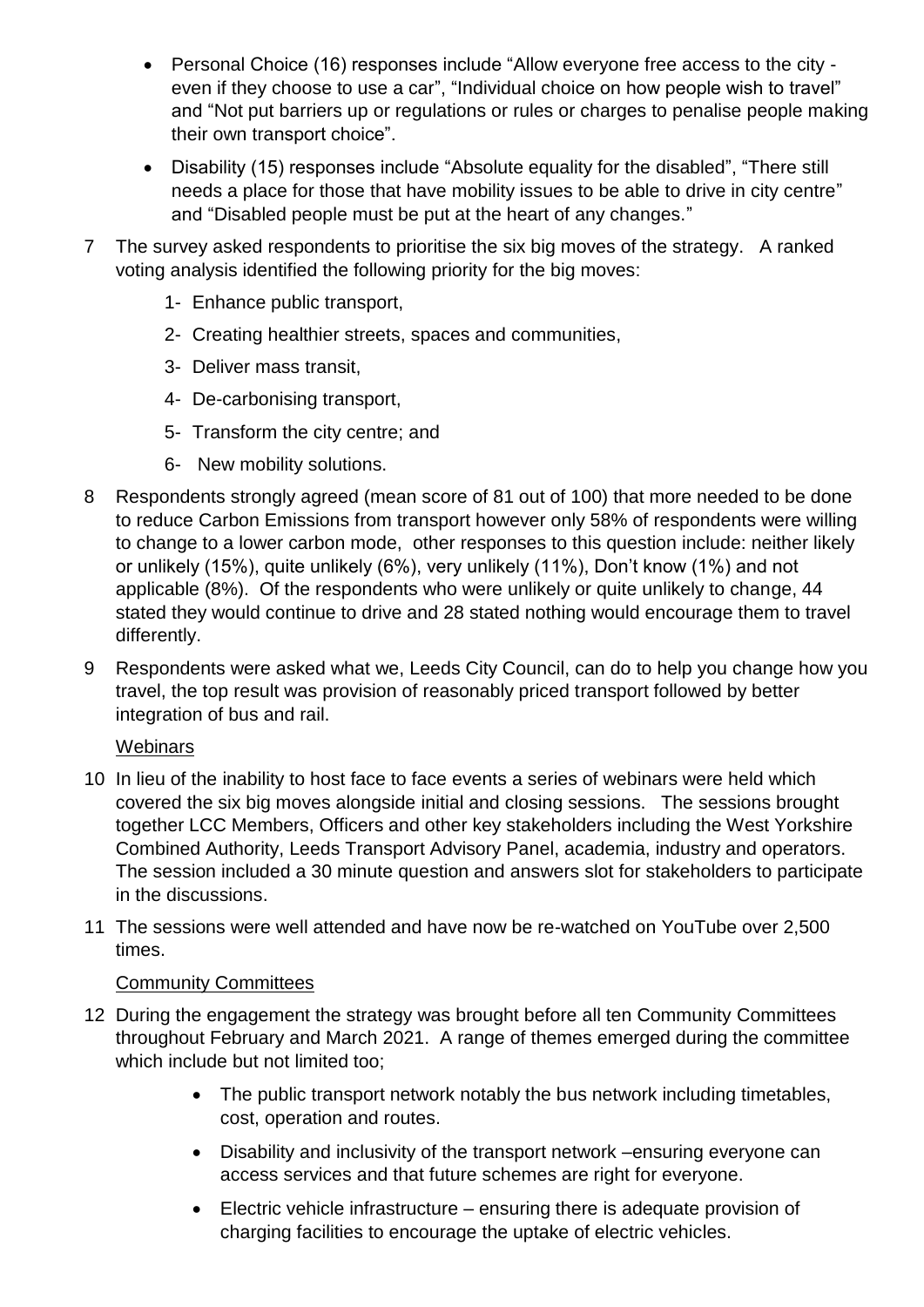- Mobility hubs development of mobility hubs which could ease integration between modes alongside providing enhanced facilities such as real time travel screens.
- Rural transport the need to recognise the different challenges there are within rural communities compared to urban locations.

## Summary and next steps

- 13 The consultation and engagement exercise identified that there is support for the Transport Strategy subject to further amendments and that there is a desire for more detail on the proposals to be brought forward to implement the strategy.
- 14 The two ongoing work streams are as follows: update to the Transport Strategy document in lieu of the consultation results and the development of an Action Plan.
- 15 It is planned to bring the final strategy and action plan to Executive Board in October for adoption.

## Transport Strategy update

- 16 The Transport Strategy document update is specifically focused on consultation feedback received and will allow for the strategy to be formally adopted as Council policy.
- 17 The consultation feedback was supportive of the strategy document as it stood however there were key areas identified that further detail should be included within the strategy:
	- Disability and accessibility Feedback was that more detail was required about the specific needs of these stakeholders to ensure they will be met in subsequent policy and schemes.
	- Motorcycles Stakeholders identified a need to identify the role of the motorcycles within the city and what provisions should be made such as parking provision and the trial access to bus lanes.
	- Rural Transport Further work is ongoing to understand national transport policies in rural areas and also identifying best practice examples of rural transport services and how the challenges surrounding lower density and infrequent trips could be overcome. A further study is proposed within the action plan.

## Action Plan

- 18 Alongside the finalisation of the strategy an Action Plan is in the process of being drafted. The Action plan sets out the policy development and infrastructure to be undertaken within the three year period between 2021 -2024.
- 19 A three year period has been identified as the most appropriate time frame and permit for the three plan periods over the course of the strategy until 2030. The actions proposed within the plan will be aligned to the six big moves of strategy.
- 20 The plan will detail our continued annual investment in road maintenance, traffic management, road safety, pedestrian crossing review and investment in street lighting.
- 21 A key task within the draft plan will be understand further the carbon impact of our policies and schemes under development. This will help guide future decision making working towards our 2030 carbon neutrality target.
- 22 The plan will set out how we propose to monitor our progress towards our targets and assess the success of schemes to inform future schemes brought forward. A series of Key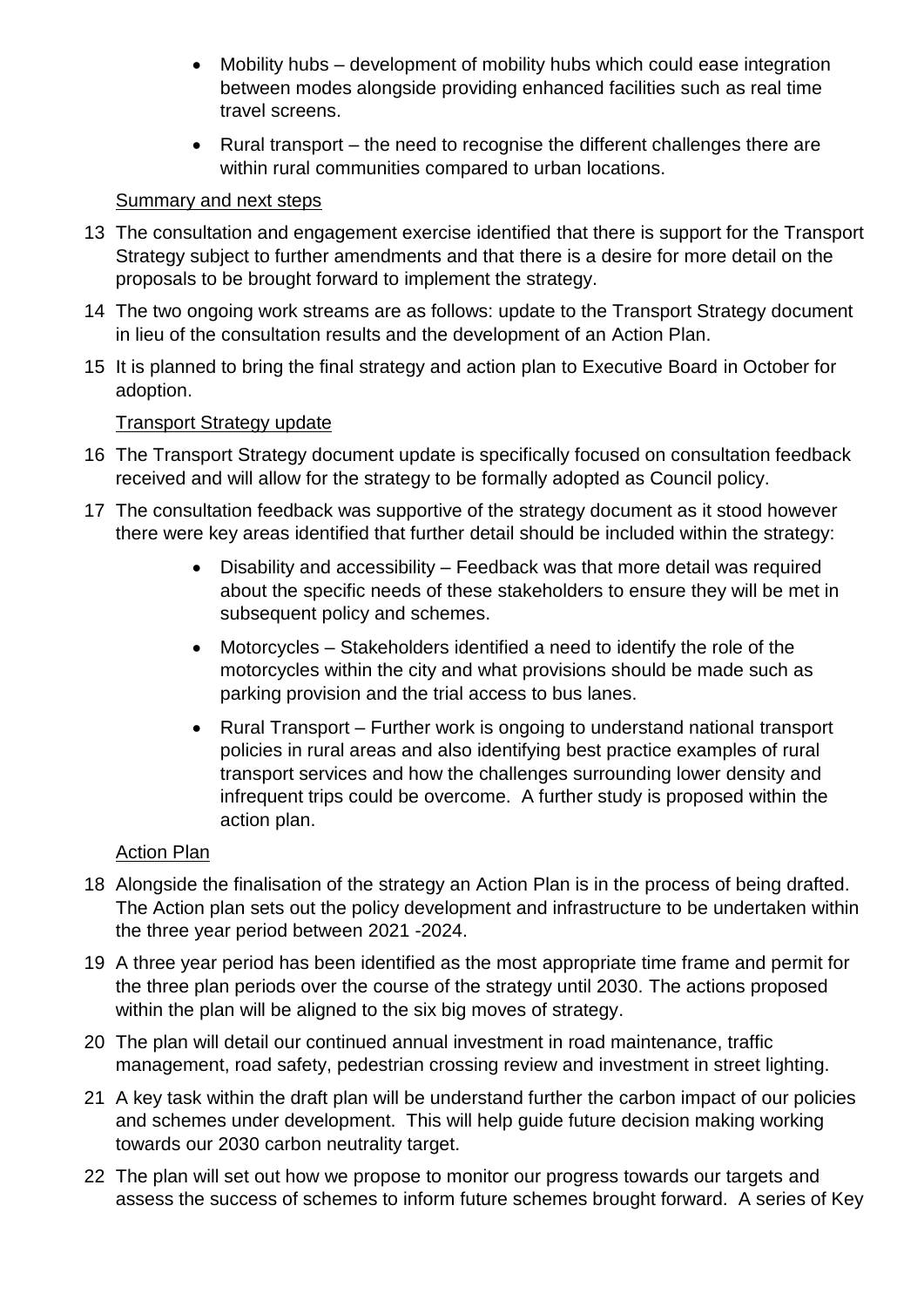Performance Indicators aligned with those of the best council plan will measure the wider impact of the strategy.

Ongoing considerations

- 23 A series of daughter documents to the Transport Strategy are proposed including the Vision Zero Strategy which will outline the actions required to achieve our target of zero people seriously killed or injured. The Vision Zero Strategy is currently under development.
- 24 The Covid-19 pandemic has changed how, when and the frequency of our travel, with travel behaviour patterns only emerging in recent weeks, there is a need to obtain an understanding of the changes and assess how they will affect our priorities. Recent data has evidenced a strong return to private car trips nationally with 90% of weekday trips compare to pre-Covid levels. Bus patronage has made a strong recovery but usage remains 40% below baseline with rail travel around 60% lower. Local data suggests lower travel activity than nationally.<sup>1</sup> We will continue to monitor travel behaviour to identify changes to the historic patterns in order to better inform the implementation of the strategy.
- 25 Both the strategy and action plan will only be successful if we continue to collaborative working approach with local communities and key stakeholders such as the newly elected Mayor and the West Yorkshire Combined Authority.

## **What impact will this proposal have?**

| <b>Wards Affected: All</b>        |                 |     |
|-----------------------------------|-----------------|-----|
| Have ward members been consulted? | $\boxtimes$ Yes | ⊐No |

- 26 The Connecting Leeds Transport Strategy sets out our strategic transport policy for the City and wider district, setting out the challenges and opportunities facing transport and travel and proposed measures to achieve our vision and objectives. Ultimately, the strategy will inform and guide future decision making alongside investment within the city.
- 27 Transport effects everyone with the city, whether you live, work or visit Leeds. Through the previous Transport Conversation and subsequent engagement on Leeds Public Transport Investment Programme, transport has the potential to have a differential on equality groups with particular regard to:
	- Gender-There are different transportation needs for all identities, with certain groups more likely at risk of transport disadvantage, having different travel patterns and be more sensitive to safety concerns.
	- Disability Disabled people travel more frequently by bus than others, so public transport plays a vital role in ensuring that they can participate in community life and avoid social exclusion. Disability can also lead to a greater reliance on private vehicles.
	- Race Differential access to the transport system and the effects of transport policies, particularly for Black, Asian and Minority Ethnic people are around impacts on access to employment, education and training.
	- Age both younger and older people are both reliant on public transport both sharing concerns over security and reliance on availability of evening and weekend services.
- 28 The draft strategy was developed building on the outcomes of the previous transport conversation and work undertaken in highways to engage with equality groups in subsequent years. To ensure we continue this conversation and have fully considered the impacts of the transport strategy on equality, diversity, cohesion and integration, we

 $\overline{a}$ 

<sup>&</sup>lt;sup>1</sup> West Yorkshire Combined Authority Covid-19 Fortnightly insights reports –  $28<sup>th</sup>$  May 2021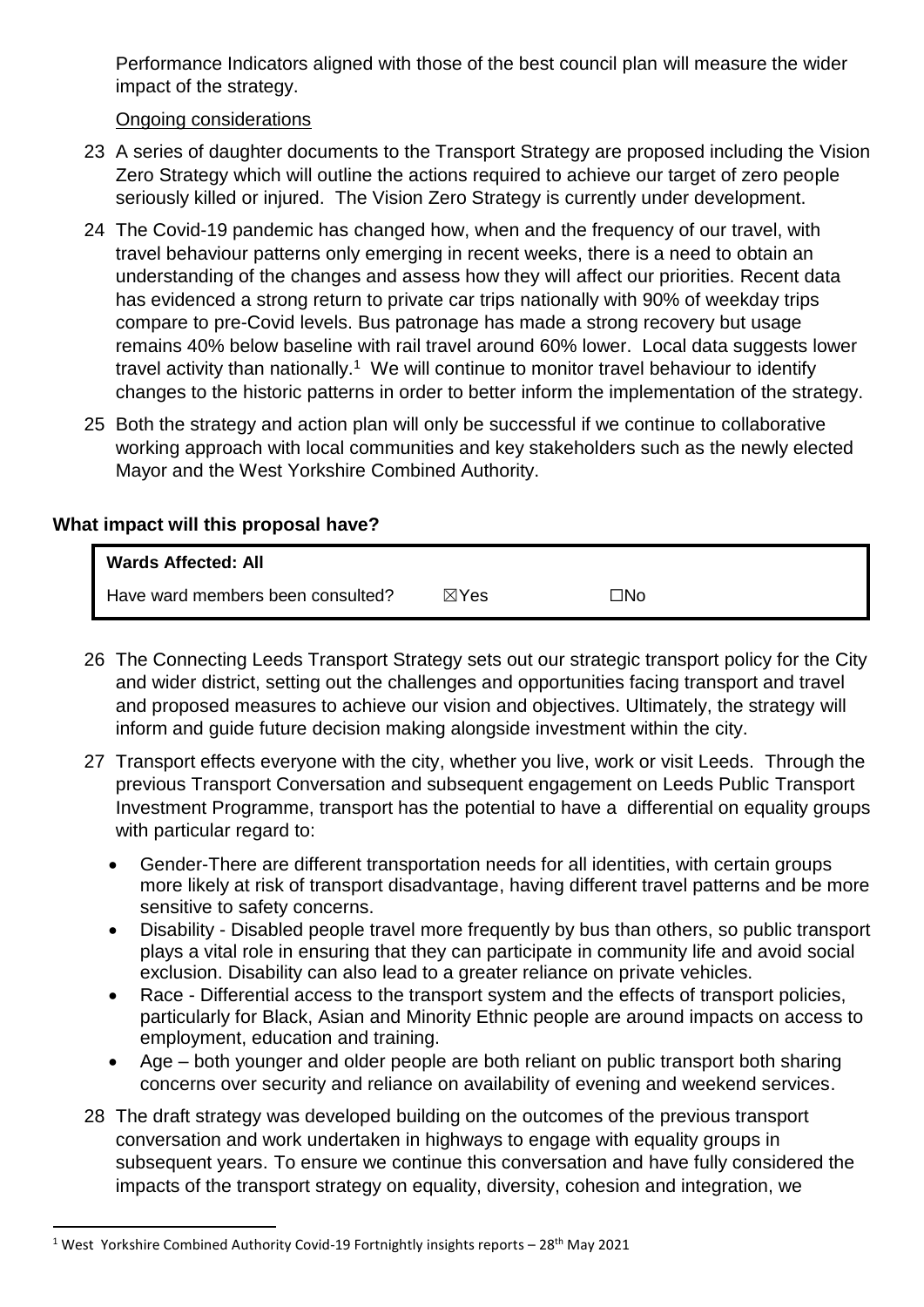organised a series of meetings and virtual events and will seek to carry on the engagement with the following groups: Social Care forum for Race Equality, Leeds Youth Council, Child Friendly Leeds, Access and Use-ability group, Walking on Together, Leeds DEAForum, Youth Forums.

- 29 Leeds Involving People were engaged during the consultation to help reach seldom heard groups. Dedicated focus groups alongside a reading group, looking at the strategy in more detail were held.
- 30 An Equality, Diversity, Cohesion and Integration (ECDI) Screening report was produced and published for the December 2020 Executive Board report. A full ECDI assessment will be undertaken ahead of adoption of the final strategy.

#### **What consultation and engagement has taken place?**

- 31 The Connecting Leeds Transport Strategy was presented to Executive Board as a draft for public consultation in December 2020. An extensive consultation and engagement programme was launched following the approval between December 2020 and April 2021.
- 32 This consultation was done as best practice and aimed to continue the ongoing Transport Conversation started in 2016 with the residents, businesses and other stakeholders within the city.
- 33 The engagement exercise was undertaken during a period of a national lockdown due to the coronavirus pandemic therefore no face to face engagement could be held. In order to ensure everyone could access the consultation, copies of the Strategy alongside the questionnaire and a freepost return envelope which could be requested by email or dedicated phone line.
- 34 The purpose of this report is provide an update on the strategy following the consultation and engagement exercise and as such the results have been summarised in the first chapter of this report.

#### **What are the resource implications?**

- 35 There are no specific resource implications of this report.
- 36 To achieve the vision and targets set out in this report will require significant investment beyond current programmes and we will continue to work with the West Yorkshire Combined Authority and call on national government for the support, powers and funding to deliver the Connecting Leeds Transport Strategy.

#### **What are the legal implications?**

37 There are no significant legal issues relating to the recommendations in this report.

#### **What are the key risks and how are they being managed?**

- 38 This report has no specific risk management implications.
- 39 The Transport Strategy and the implementation of the schemes and policies which it will inform will have a fundamental part to play in addressing the corporate risk on keeping the City moving. The delivery of any infrastructure changes does have the potential for disruption in the city. As with the infrastructure delivered to date throughout the district, any disruption will be mitigated through hours of working, new construction methods and network management.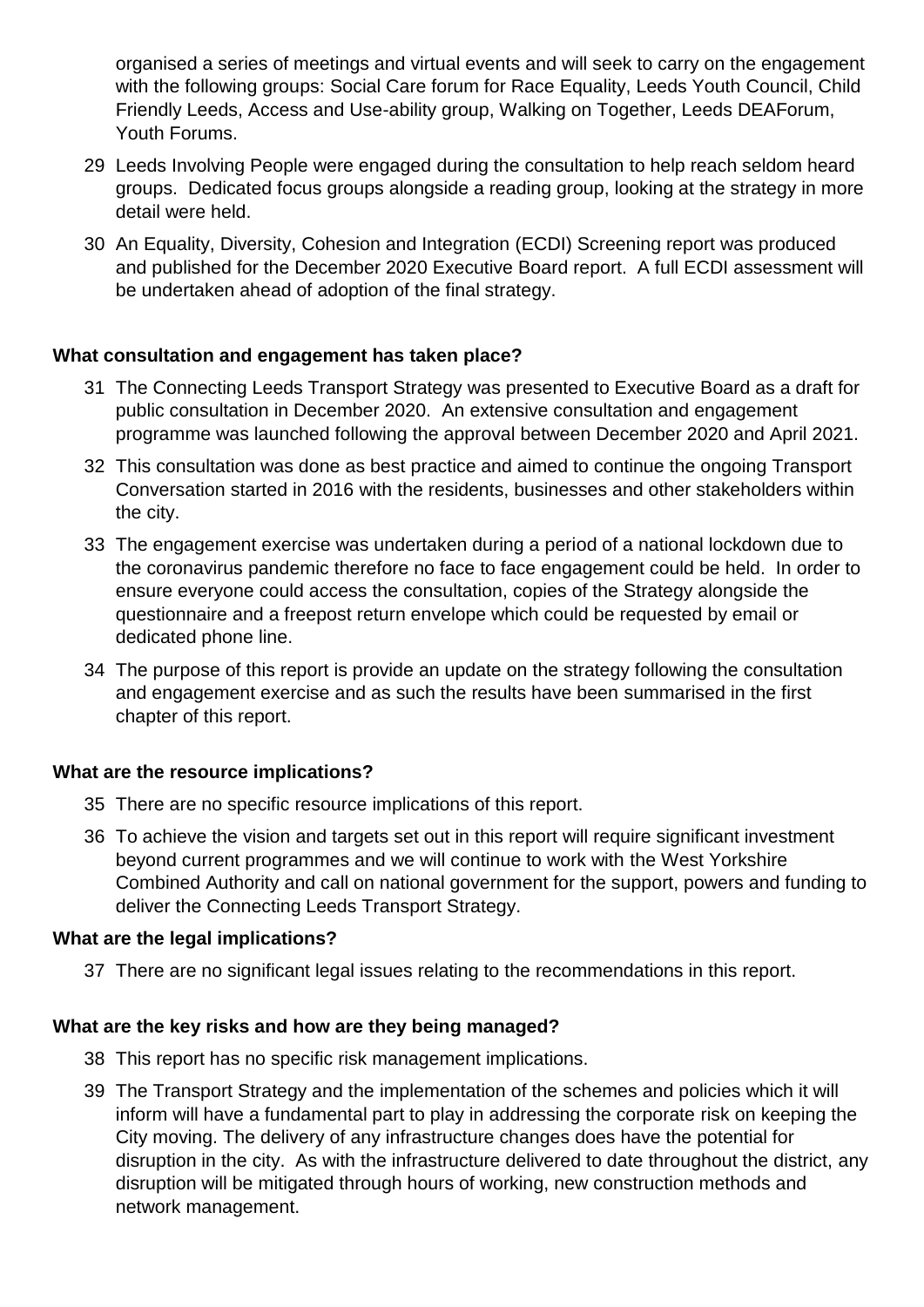- 40 There is always a risk to the Leeds economy through both policies and external pressures. The Council recognises that growing the economy has positive benefits to the city and that the enhanced connectivity through the Connecting Leeds Transport Strategy is a crucial component of delivering our Inclusive Growth Strategy ambitions.
- 41 The risks relating to the Climate Emergency are that the actions of the Connecting Leeds Transport Strategy do not adequately address the need to reduce carbon emissions in-line with the Council's and national objectives.

## **Does this proposal support the council's 3 Key Pillars?**

**⊠Inclusive Growth ■ ⊠Health and Wellbeing ■ ■ ⊠Climate Emergency** 

- 42 The council's 3 Key Pillars form the three overarching objectives for the Transport Strategy a summary how the strategy is aligned to the three pillars is as follows:
- 43 In relation to the Climate Emergency the strategy objectives are too reduce the need to travel and the number of car journeys, encourage people to choose active travel and public transport, improve the efficiency of the transport network and encourage the update of zero emission vehicles.
- 44 The strategy's inclusive Growth objectives include supporting access to greater employment opportunities through development of the transport network, regeneration of places through continued investment in infrastructure, improve productivity by reducing time spend travelling and lowering the cost of mobility ensuring everyone has access to an affordable and accessible transport system.
- 45 In relation to Health and Wellbeing, the strategy objectives are to ensure walking and cycling are the first choice for the shortest journeys, reduce the negative effect of transport such as pollution and noise, help make the city the best city to grow old in and child friendly through investment in our streets and eliminate road danger through adoption of a vision zero approach.
- 46 During the consultation period, respondents were asked to prioritise the three objectives in relation to the Transport Strategy, the objectives were prioritised as follows: Tackling Climate Change (Climate Emergency), Improving Health and Wellbeing and Delivering Inclusive Growth

## **Options, timescales and measuring success**

- **a) What other options were considered?**
- 47 N/A

## **b) How will success be measured?**

48 As part of the ongoing work developing the action plan, a monitoring and evaluation strategy is under development. This will include how we are going to monitor progress towards our targets but also a series of Key Performance Indicators which align with the Best Council Plan.

## **c) What is the timetable for implementation?**

49 The Transport Strategy sets out our policies until 2030. A range of measures will be brought forward over the course of the next nine years, these will be best informed by the feedback received alongside the monitoring and evaluation process to ensure the right schemes and policies are delivered for Leeds.